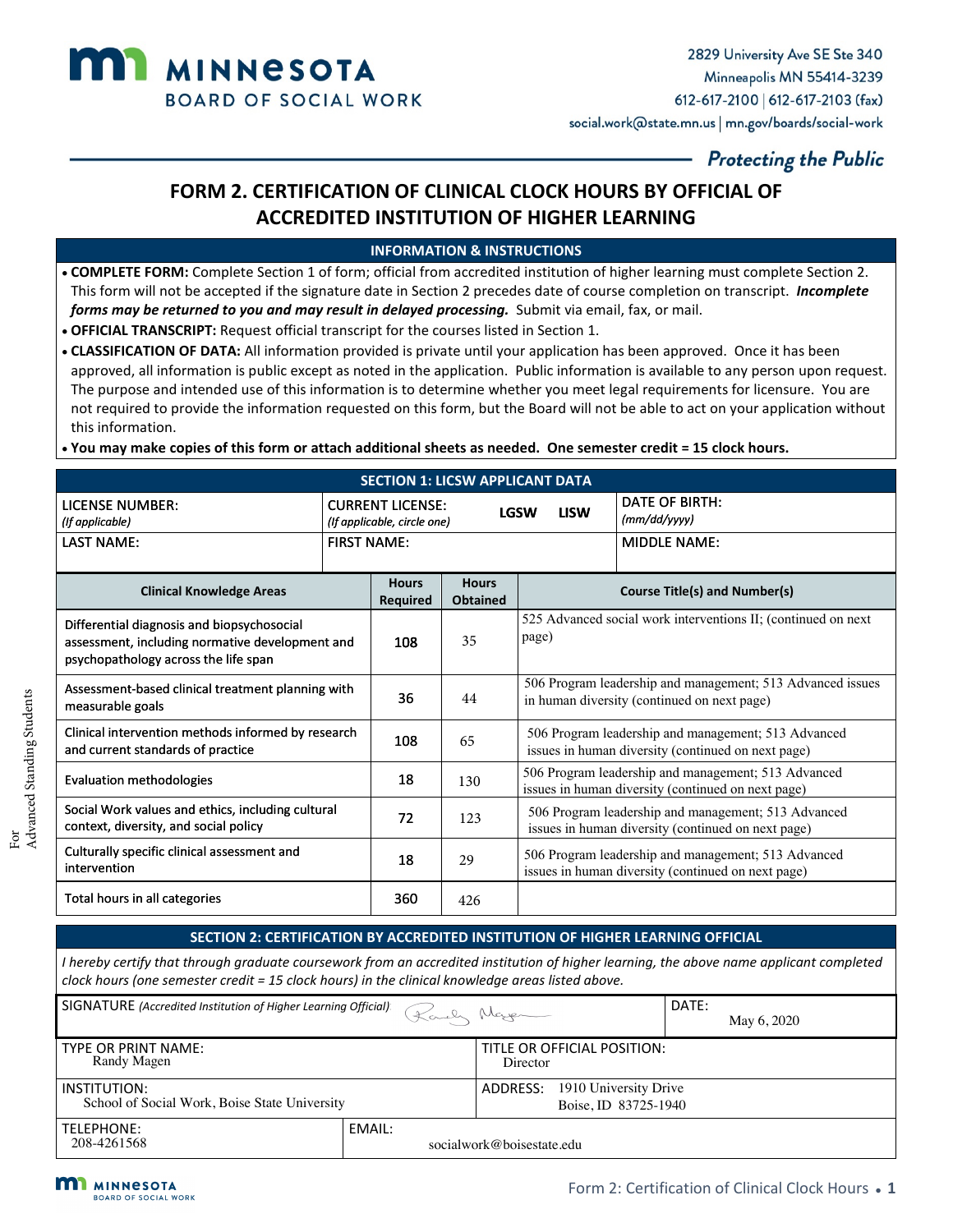Clinical Knowledge Areas, course titles and numbers continued from page 1

| <b>Clinical Knowledge Areas</b>                                                                                                       | <b>Hours</b><br><b>Required</b> | <b>Hours</b><br><b>Obtained</b> | <b>Course Title(s) and Number(s)</b>                                                                                                                                                                                                                                              |
|---------------------------------------------------------------------------------------------------------------------------------------|---------------------------------|---------------------------------|-----------------------------------------------------------------------------------------------------------------------------------------------------------------------------------------------------------------------------------------------------------------------------------|
| Differential diagnosis and biopsychosocial<br>assessment, including normative development and<br>psychopathology across the life span | 108                             | 35                              | 526 The evaluation & treatment of mental disorders; 529 Research<br>and statistics for social work; 532 Advanced research; 550<br>Advanced interventions I;                                                                                                                       |
| Assessment-based clinical treatment planning with<br>measurable goals                                                                 | 36                              | 44                              | 525 Advanced social work interventions II; 526 The evaluation &<br>treatment of mental disorders: 529 Research and statistics for<br>social work; 532 Advanced research; 550 Advanced Interventions<br>I;578 Advanced practicum seminar II.                                       |
| Clinical intervention methods informed by research<br>and current standards of practice                                               | 108                             | 65                              | 525 Advanced social work interventions II; 526 The evaluation &<br>treatment of mental disorders: 529 Research and statistics for<br>social work; 532 Advanced research; 550 Advanced Interventions<br>I; 577 Advanced practicum seminar I; 578 Advanced practicum<br>seminar II. |
| Evaluation methodologies                                                                                                              | 18                              | 130                             | 525 Advanced social work interventions II; 526 The evaluation &<br>treatment of mental disorders; 529 Research and statistics for social<br>work; 532 Advanced research; 550 Advanced Interventions I; 578<br>Advanced practicum seminar II.                                      |
| Social Work values and ethics, including cultural<br>context, diversity, and social policy                                            | 72                              | 123                             | 525 Advanced social work interventions II; 526 The evaluation &<br>treatment of mental disorders: 529 Research and statistics for social<br>work; 532 Advanced research; 550 Advanced Interventions I;<br>577 Advanced practicum seminar I; 578 Advanced practicum<br>seminar II. |
| Culturally specific clinical assessment and<br>intervention                                                                           | 18                              | 29                              | 525 Advanced social work interventions II; 526 The evaluation &<br>treatment of mental disorders: 529 Research and statistics for social<br>work; 532 Advanced research; 550 Advanced Interventions I; 578<br>Advanced practicum seminar II.                                      |
| Total hours in all categories                                                                                                         | 360                             | 426                             |                                                                                                                                                                                                                                                                                   |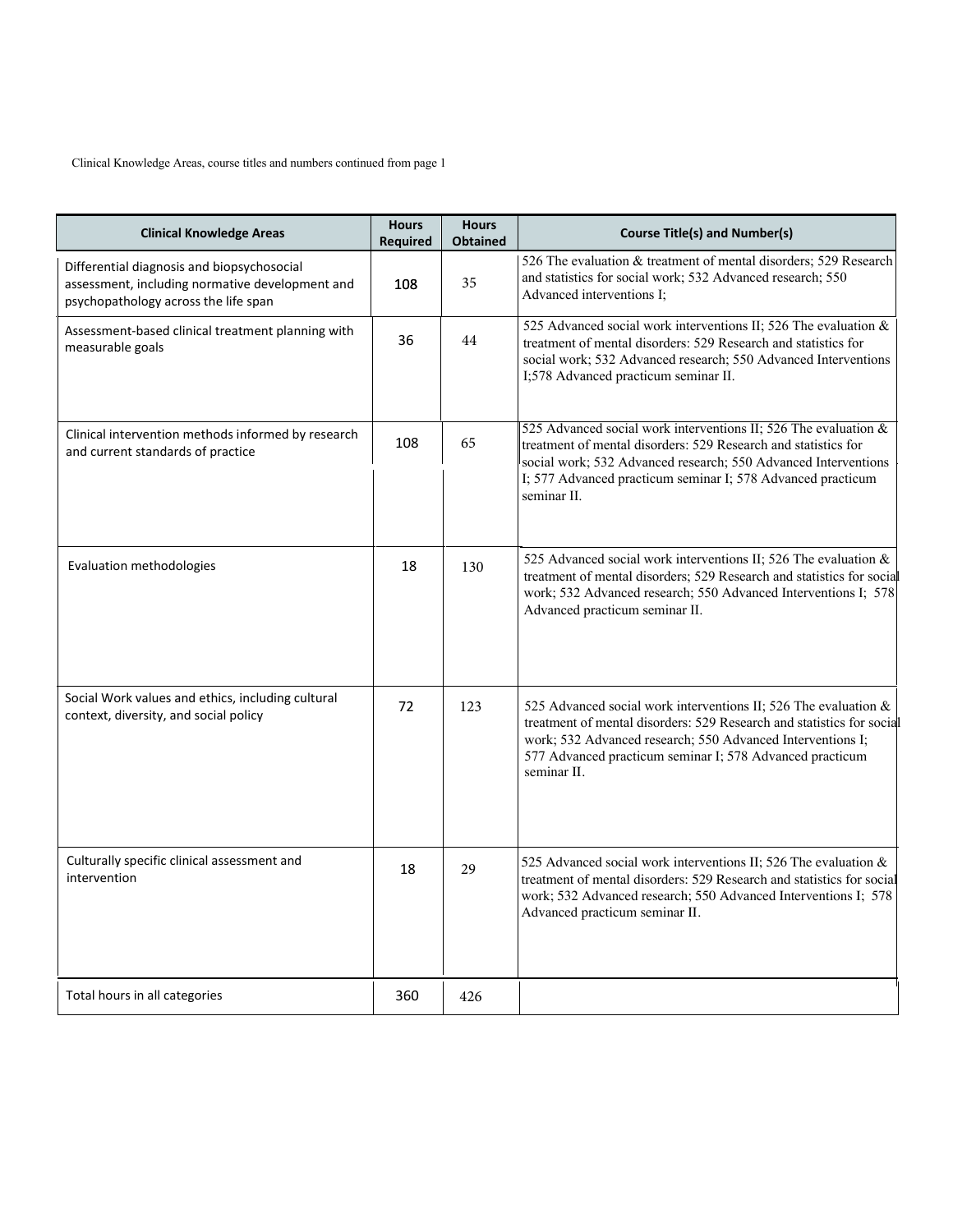

# **FORM 2. CERTIFICATION OF CLINICAL CLOCK HOURS BY OFFICIAL OF ACCREDITED INSTITUTION OF HIGHER LEARNING**

#### **INFORMATION & INSTRUCTIONS**

- **COMPLETE FORM:** Complete Section 1 of form; official from accredited institution of higher learning must complete Section 2. This form will not be accepted if the signature date in Section 2 precedes date of course completion on transcript. *Incomplete forms may be returned to you and may result in delayed processing.* Submit via email, fax, or mail.
- **OFFICIAL TRANSCRIPT:** Request official transcript for the courses listed in Section 1.
- **CLASSIFICATION OF DATA:** All information provided is private until your application has been approved. Once it has been approved, all information is public except as noted in the application. Public information is available to any person upon request. The purpose and intended use of this information is to determine whether you meet legal requirements for licensure. You are not required to provide the information requested on this form, but the Board will not be able to act on your application without this information.

• **You may make copies of this form or attach additional sheets as needed. One semester credit = 15 clock hours.**

| <b>SECTION 1: LICSW APPLICANT DATA</b>                                                                                                |                                                                       |                                 |                                 |             |                                                                                                                                                                                                                                                                      |  |
|---------------------------------------------------------------------------------------------------------------------------------------|-----------------------------------------------------------------------|---------------------------------|---------------------------------|-------------|----------------------------------------------------------------------------------------------------------------------------------------------------------------------------------------------------------------------------------------------------------------------|--|
| <b>LICENSE NUMBER:</b><br>(If applicable)                                                                                             | <b>CURRENT LICENSE:</b><br><b>LGSW</b><br>(If applicable, circle one) |                                 |                                 | <b>LISW</b> | <b>DATE OF BIRTH:</b><br>(mm/dd/yyyy)                                                                                                                                                                                                                                |  |
| <b>LAST NAME:</b>                                                                                                                     | <b>FIRST NAME:</b>                                                    |                                 |                                 |             | <b>MIDDLE NAME:</b>                                                                                                                                                                                                                                                  |  |
| <b>Clinical Knowledge Areas</b>                                                                                                       |                                                                       | <b>Hours</b><br><b>Required</b> | <b>Hours</b><br><b>Obtained</b> |             | <b>Course Title(s) and Number(s)</b>                                                                                                                                                                                                                                 |  |
| Differential diagnosis and biopsychosocial<br>assessment, including normative development and<br>psychopathology across the life span |                                                                       | 108                             | 67                              |             | 503 Foundations of social work practice I; 504 Foundations of social work<br>practice II; 512 Human behavior in the social environment I; 521<br>Human behavior in the social environment II; 525 Advanced<br>social work interventions II; (continued on next page) |  |
| Assessment-based clinical treatment planning with<br>measurable goals                                                                 |                                                                       | 36                              | 80                              |             | 503 Foundations of social work practice I; 504 Foundations of social<br>work practice II; 505 Foundations of social welfare policy; 506<br>Program leadership and management; (continued on next page)                                                               |  |
| Clinical intervention methods informed by research<br>and current standards of practice                                               |                                                                       | 108                             | 91                              |             | 503 Foundations of social work practice I; 504 Foundations of social<br>work practice II; (continued on next page)                                                                                                                                                   |  |
| <b>Evaluation methodologies</b>                                                                                                       |                                                                       | 18                              | 147                             |             | 503 Foundations of social work practice I; 504 Foundations of social<br>work practice II; (continued on next page)                                                                                                                                                   |  |
| Social Work values and ethics, including cultural<br>context, diversity, and social policy                                            |                                                                       | 72                              | 178                             |             | 503 Foundations of social work practice I; 504 Foundations of social<br>work practice II; (continued on next page)                                                                                                                                                   |  |
| Culturally specific clinical assessment and<br>intervention                                                                           |                                                                       | 18                              | 48                              |             | 503 Foundations of social work practice I; 504 Foundations of<br>social work practice II; (continued on next page)                                                                                                                                                   |  |
| Total hours in all categories                                                                                                         |                                                                       | 360                             | 611                             |             |                                                                                                                                                                                                                                                                      |  |

#### **SECTION 2: CERTIFICATION BY ACCREDITED INSTITUTION OF HIGHER LEARNING OFFICIAL**

| SIGNATURE (Accredited Institution of Higher Learning Official) |        | Karly Nager                                               | DATE:<br>May 6, 2020 |
|----------------------------------------------------------------|--------|-----------------------------------------------------------|----------------------|
| <b>TYPE OR PRINT NAME:</b><br>Randy Magen                      |        | TITLE OR OFFICIAL POSITION:<br>Director                   |                      |
| INSTITUTION:<br>School of Social Work, Boise State University  |        | 1910 University Drive<br>ADDRESS:<br>Boise, ID 83725-1940 |                      |
| TELEPHONE:<br>208-4261568                                      | EMAIL: | socialwork@boisestate.edu                                 |                      |



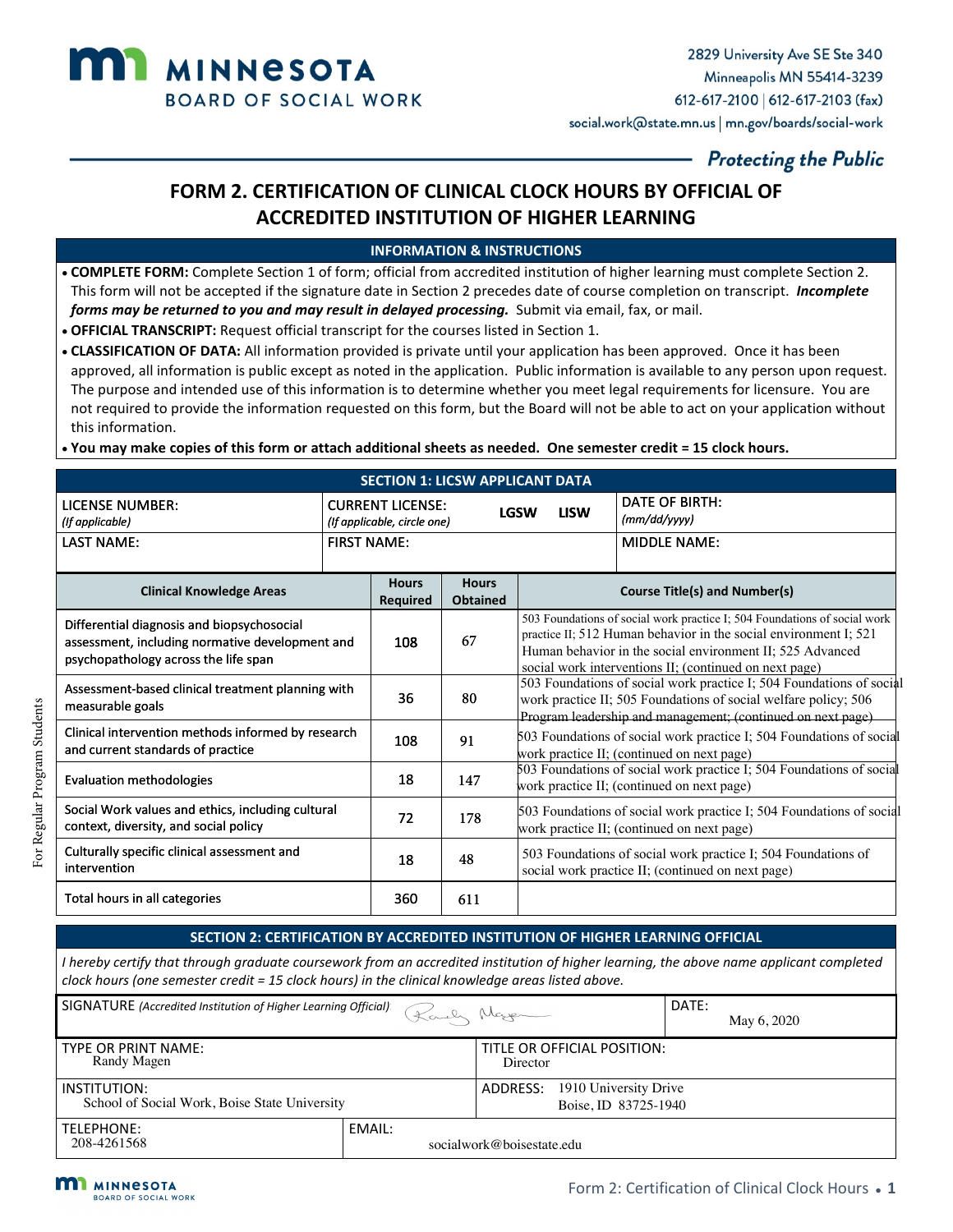Clinical Knowledge Areas, course titles and numbers continued from page 1

| <b>Clinical Knowledge Areas</b>                                                                                                       | <b>Hours</b><br><b>Required</b> | <b>Hours</b><br><b>Obtained</b> | <b>Course Title(s) and Number(s)</b>                                                                                                                                                                                                                                                                                                                                                                                                                                                                                                                                 |
|---------------------------------------------------------------------------------------------------------------------------------------|---------------------------------|---------------------------------|----------------------------------------------------------------------------------------------------------------------------------------------------------------------------------------------------------------------------------------------------------------------------------------------------------------------------------------------------------------------------------------------------------------------------------------------------------------------------------------------------------------------------------------------------------------------|
| Differential diagnosis and biopsychosocial<br>assessment, including normative development and<br>psychopathology across the life span | 108                             | 67                              | 526 The evaluation & treatment of mental disorders; 532<br>Advanced research; 550 Advanced interventions I; 574<br>Foundation practicum seminar II.                                                                                                                                                                                                                                                                                                                                                                                                                  |
| Assessment-based clinical treatment planning with<br>measurable goals                                                                 | 36                              | 80                              | 512 Human behavior in the social environment I; 521 Human<br>behavior in the social environment II; 525 Advanced social work<br>interventions II; 526 The evaluation & treatment of mental<br>disorders: 530 Foundation of research; 532 Advanced research;<br>550 Advanced Interventions I; 574 Foundation practicum seminar;<br>578 Advanced practicum seminar II.                                                                                                                                                                                                 |
| Clinical intervention methods informed by research<br>and current standards of practice                                               | 108                             | 91                              | 505 Foundations of social welfare policy; 506 Program leadership<br>and management; 512 Human behavior in the social environment $I$ ;<br>521 Human behavior in the social environment II; 525 Advanced<br>social work interventions II; 526 The evaluation & treatment of<br>mental disorders: 530 Foundation of research; 532 Advanced<br>research; 550 Advanced Interventions I; 577 Advanced practicum<br>seminar I; 578 Advanced practicum seminar II.                                                                                                          |
| <b>Evaluation methodologies</b>                                                                                                       | 18                              | 147                             | 505 Foundations of social welfare policy; 506 Program leadership<br>and management; 512 Human behavior in the social environment I<br>521 Human behavior in the social environment II; 525 Advanced<br>social work interventions II; 526 The evaluation & treatment of<br>mental disorders: 530 Foundation of research; 531 Foundation of<br>research II; 532 Advanced research; 550 Advanced Interventions I;<br>574 Foundation practicum seminar II; 578 Advanced practicum<br>seminar II.                                                                         |
| Social Work values and ethics, including cultural<br>context, diversity, and social policy                                            | 72                              | 178                             | 505 Foundations of social welfare policy; 506 Program leadership<br>and management; 512 Human behavior in the social environment I<br>521 Human behavior in the social environment II; 525 Advanced<br>social work interventions II; 526 The evaluation & treatment of<br>mental disorders: 530 Foundation of research; 531 Foundation of<br>research II; 532 Advanced research; 550 Advanced Interventions I<br>573 Foundation practicum seminar I; 574 Foundation practicum<br>seminar II; 577 Advanced practicum seminar I; 578 Advanced<br>practicum seminar II. |
| Culturally specific clinical assessment and<br>intervention                                                                           | 18                              | 48                              | 505 Foundations of social welfare policy; 506 Program leadership<br>and management; 512 Human behavior in the social environment I;<br>521 Human behavior in the social environment II; 525 Advanced<br>social work interventions II; 526 The evaluation & treatment of<br>mental disorders: 530 Foundation of research; 532 Advanced<br>research; 550 Advanced Interventions I; 574 Foundation practicum<br>seminar II; 578 Advanced practicum seminar II.                                                                                                          |
| Total hours in all categories                                                                                                         | 360                             | 611                             |                                                                                                                                                                                                                                                                                                                                                                                                                                                                                                                                                                      |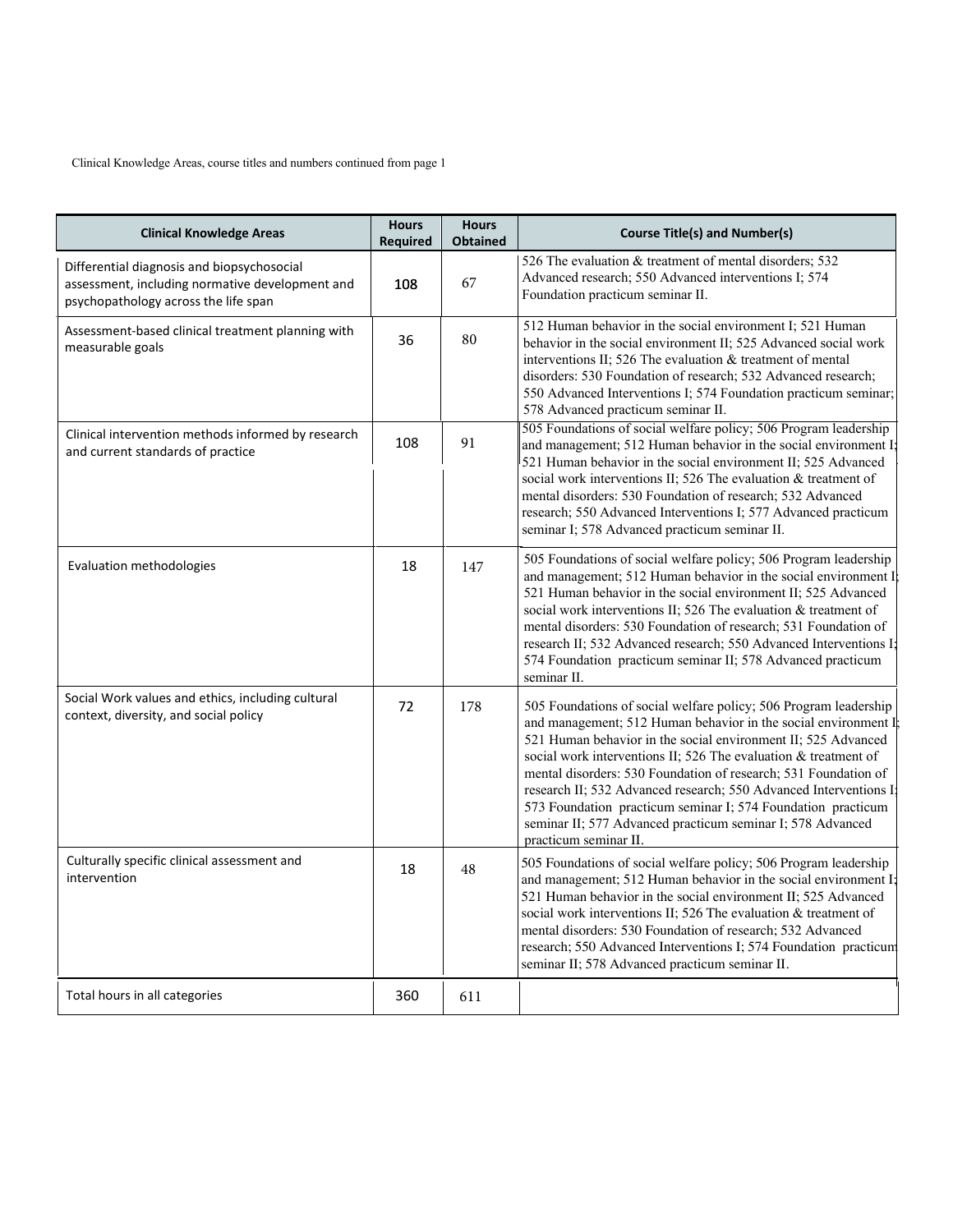

# **FORM 2. CERTIFICATION OF CLINICAL CLOCK HOURS BY OFFICIAL OF ACCREDITED INSTITUTION OF HIGHER LEARNING**

### **INFORMATION & INSTRUCTIONS**

- **COMPLETE FORM:** Complete Section 1 of form; official from accredited institution of higher learning must complete Section 2. This form will not be accepted if the signature date in Section 2 precedes date of course completion on transcript. *Incomplete forms may be returned to you and may result in delayed processing.* Submit via email, fax, or mail.
- **OFFICIAL TRANSCRIPT:** Request official transcript for the courses listed in Section 1.
- **CLASSIFICATION OF DATA:** All information provided is private until your application has been approved. Once it has been approved, all information is public except as noted in the application. Public information is available to any person upon request. The purpose and intended use of this information is to determine whether you meet legal requirements for licensure. You are not required to provide the information requested on this form, but the Board will not be able to act on your application without this information.
- **You may make copies of this form or attach additional sheets as needed. One semester credit = 15 clock hours.**

| <b>SECTION 1: LICSW APPLICANT DATA</b>                                                                                                |                    |                                                                                      |                                 |                                     |                                      |  |
|---------------------------------------------------------------------------------------------------------------------------------------|--------------------|--------------------------------------------------------------------------------------|---------------------------------|-------------------------------------|--------------------------------------|--|
| LICENSE NUMBER:<br>(If applicable)                                                                                                    |                    | <b>CURRENT LICENSE:</b><br><b>LGSW</b><br><b>LISW</b><br>(If applicable, circle one) |                                 |                                     | DATE OF BIRTH:<br>(mm/dd/yyyy)       |  |
| <b>LAST NAME:</b>                                                                                                                     | <b>FIRST NAME:</b> |                                                                                      |                                 |                                     | MIDDLE NAME:                         |  |
| <b>Clinical Knowledge Areas</b>                                                                                                       |                    | <b>Hours</b><br><b>Required</b>                                                      | <b>Hours</b><br><b>Obtained</b> |                                     | <b>Course Title(s) and Number(s)</b> |  |
| Differential diagnosis and biopsychosocial<br>assessment, including normative development and<br>psychopathology across the life span |                    | 108                                                                                  | $\mathbf{0}$                    |                                     | Social Work 562: School Social Work  |  |
| Assessment-based clinical treatment planning with<br>measurable goals                                                                 |                    | 36                                                                                   | 5                               | Social Work 562: School Social Work |                                      |  |
| Clinical intervention methods informed by research<br>and current standards of practice                                               |                    | 108                                                                                  | 3                               | Social Work 562: School Social Work |                                      |  |
| Evaluation methodologies                                                                                                              |                    | 18                                                                                   | 2                               | Social Work 562: School Social Work |                                      |  |
| Social Work values and ethics, including cultural<br>context, diversity, and social policy                                            |                    | 72                                                                                   | 10                              | Social Work 562: School Social Work |                                      |  |
| Culturally specific clinical assessment and<br>intervention                                                                           |                    | 18                                                                                   | 2                               |                                     | Social Work 562: School Social Work  |  |
| Total hours in all categories                                                                                                         |                    | 360                                                                                  | 22                              |                                     | Social Work 562: School Social Work  |  |

### **SECTION 2: CERTIFICATION BY ACCREDITED INSTITUTION OF HIGHER LEARNING OFFICIAL**

| <b>SIGNATURE</b> (Accredited Institution of Higher Learning Official): $\mathbb{R}_{\text{max}}$ Negendian $\mathbb{R}_{\text{max}}$ | $\vert$ DATE: $_{\rm May\,20,\,2020}$ |                             |                                                               |  |
|--------------------------------------------------------------------------------------------------------------------------------------|---------------------------------------|-----------------------------|---------------------------------------------------------------|--|
| TYPE OR PRINT NAME:                                                                                                                  |                                       | TITLE OR OFFICIAL POSITION: |                                                               |  |
| Randy Magen                                                                                                                          |                                       | Director                    |                                                               |  |
| INSTITUTION:                                                                                                                         |                                       |                             | ADDRESS <sub>1910</sub> University Drive Boise, ID 83725-1940 |  |
| Boise State University School of Social Work                                                                                         |                                       |                             |                                                               |  |
| TELEPHONE:<br>208-426-1568                                                                                                           | EMAIL:<br>socialwork@boisestate.edu   |                             |                                                               |  |

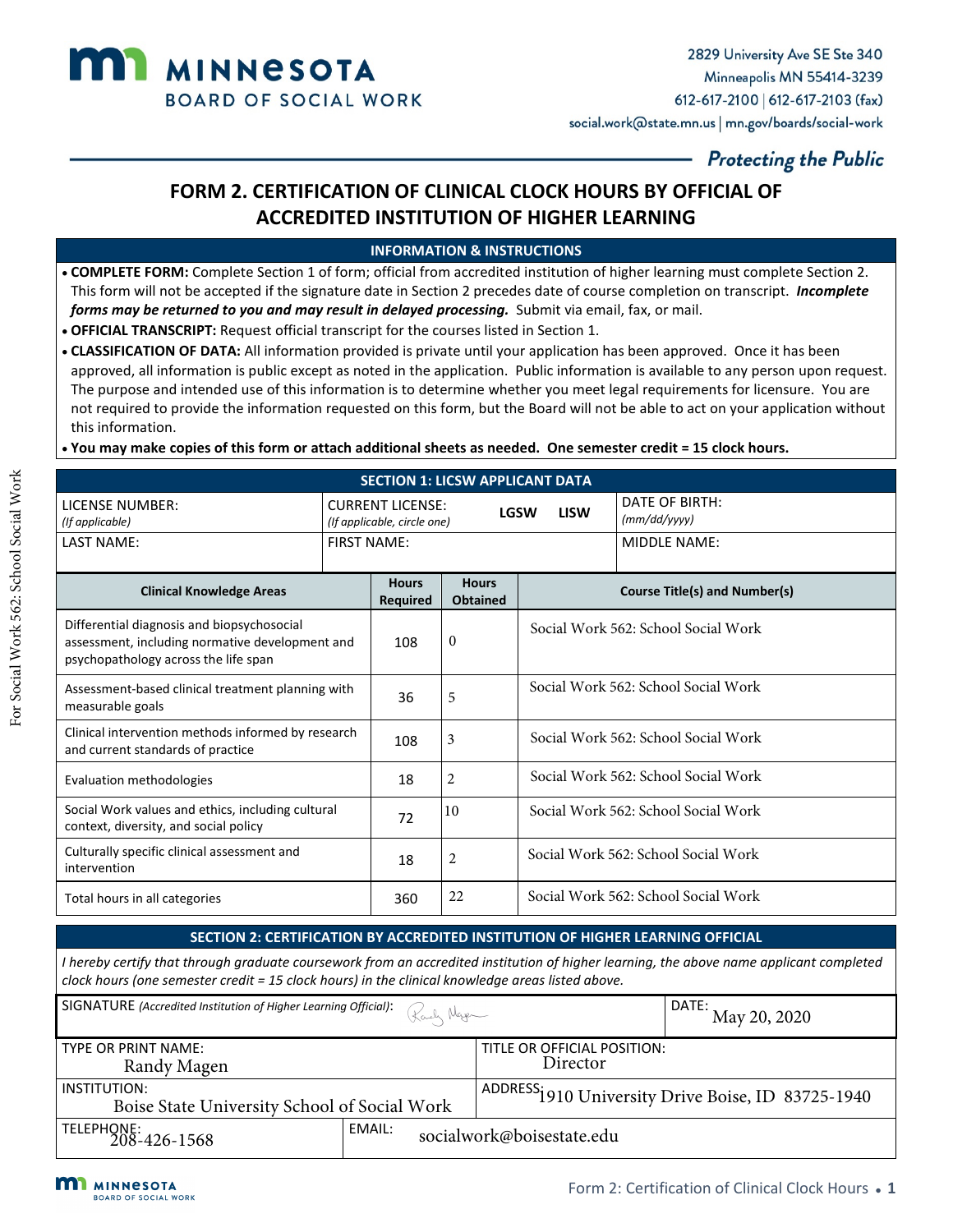

# **FORM 2. CERTIFICATION OF CLINICAL CLOCK HOURS BY OFFICIAL OF ACCREDITED INSTITUTION OF HIGHER LEARNING**

### **INFORMATION & INSTRUCTIONS**

- **COMPLETE FORM:** Complete Section 1 of form; official from accredited institution of higher learning must complete Section 2. This form will not be accepted if the signature date in Section 2 precedes date of course completion on transcript. *Incomplete forms may be returned to you and may result in delayed processing.* Submit via email, fax, or mail.
- **OFFICIAL TRANSCRIPT:** Request official transcript for the courses listed in Section 1.
- **CLASSIFICATION OF DATA:** All information provided is private until your application has been approved. Once it has been approved, all information is public except as noted in the application. Public information is available to any person upon request. The purpose and intended use of this information is to determine whether you meet legal requirements for licensure. You are not required to provide the information requested on this form, but the Board will not be able to act on your application without this information.
- **You may make copies of this form or attach additional sheets as needed. One semester credit = 15 clock hours.**

| <b>SECTION 1: LICSW APPLICANT DATA</b>                                                                                                |                    |                                                                       |                                 |                                                              |                                                              |  |
|---------------------------------------------------------------------------------------------------------------------------------------|--------------------|-----------------------------------------------------------------------|---------------------------------|--------------------------------------------------------------|--------------------------------------------------------------|--|
| <b>LICENSE NUMBER:</b><br>(If applicable)                                                                                             |                    | <b>CURRENT LICENSE:</b><br><b>LGSW</b><br>(If applicable, circle one) |                                 | <b>LISW</b>                                                  | DATE OF BIRTH:<br>(mm/dd/yyyy)                               |  |
| LAST NAME:                                                                                                                            | <b>FIRST NAME:</b> |                                                                       |                                 |                                                              | <b>MIDDLE NAME:</b>                                          |  |
| <b>Clinical Knowledge Areas</b>                                                                                                       |                    | <b>Hours</b><br><b>Required</b>                                       | <b>Hours</b><br><b>Obtained</b> |                                                              | <b>Course Title(s) and Number(s)</b>                         |  |
| Differential diagnosis and biopsychosocial<br>assessment, including normative development and<br>psychopathology across the life span |                    | 108                                                                   | 5                               |                                                              | Social Work 563: Substance use and other addictive disorders |  |
| Assessment-based clinical treatment planning with<br>measurable goals                                                                 |                    | 36                                                                    | 5                               | Social Work 563: Substance use and other addictive disorders |                                                              |  |
| Clinical intervention methods informed by research<br>and current standards of practice                                               |                    | 108                                                                   | 5                               |                                                              | Social Work 563: Substance use and other addictive disorders |  |
| Evaluation methodologies                                                                                                              |                    | 18                                                                    | 5                               |                                                              | Social Work 563: Substance use and other addictive disorders |  |
| Social Work values and ethics, including cultural<br>context, diversity, and social policy                                            |                    | 72                                                                    | 5                               |                                                              | Social Work 563: Substance use and other addictive disorders |  |
| Culturally specific clinical assessment and<br>intervention                                                                           |                    | 18                                                                    | 5                               |                                                              | Social Work 563: Substance use and other addictive disorders |  |
| Total hours in all categories                                                                                                         |                    | 360                                                                   | 30                              |                                                              | Social Work 563: Substance use and other addictive disorders |  |

### **SECTION 2: CERTIFICATION BY ACCREDITED INSTITUTION OF HIGHER LEARNING OFFICIAL**

| SIGNATURE (Accredited Institution of Higher Learning Official): | Karly Nager                         |                                         | DATE:<br>May 20, 2020                             |  |
|-----------------------------------------------------------------|-------------------------------------|-----------------------------------------|---------------------------------------------------|--|
| <b>TYPE OR PRINT NAME:</b><br>Randy Magen                       |                                     | TITLE OR OFFICIAL POSITION:<br>Director |                                                   |  |
| INSTITUTION:<br>Boise State University School of Social Work    |                                     |                                         | ADDRESS: 10 University Drive Boise, ID 83725-1940 |  |
| TELEPHONE:<br>  TELEPHONE:<br>208-426-1568                      | EMAIL:<br>socialwork@boisestate.edu |                                         |                                                   |  |

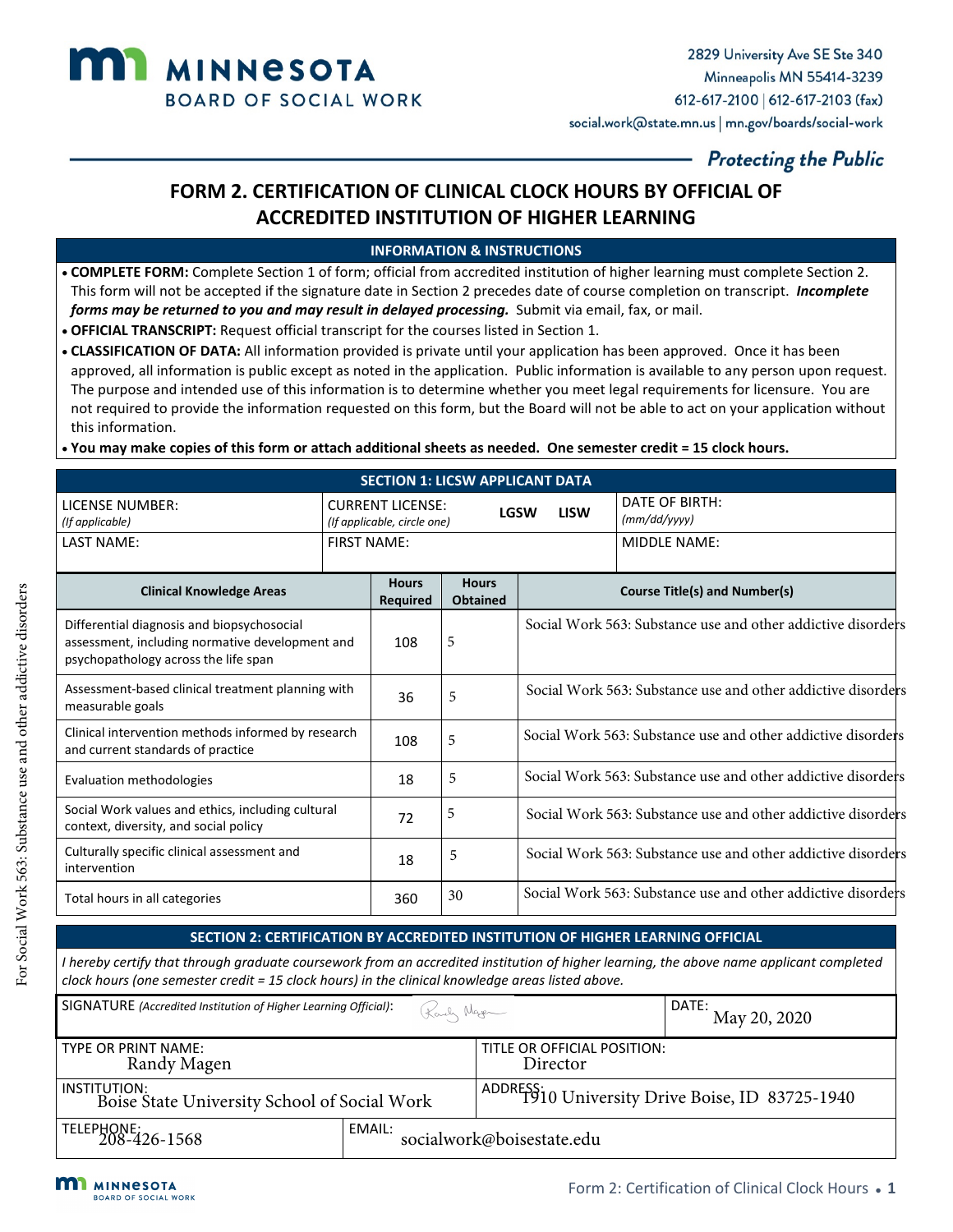

# **FORM 2. CERTIFICATION OF CLINICAL CLOCK HOURS BY OFFICIAL OF ACCREDITED INSTITUTION OF HIGHER LEARNING**

#### **INFORMATION & INSTRUCTIONS**

- **COMPLETE FORM:** Complete Section 1 of form; official from accredited institution of higher learning must complete Section 2. This form will not be accepted if the signature date in Section 2 precedes date of course completion on transcript. *Incomplete forms may be returned to you and may result in delayed processing.* Submit via email, fax, or mail.
- **OFFICIAL TRANSCRIPT:** Request official transcript for the courses listed in Section 1.
- **CLASSIFICATION OF DATA:** All information provided is private until your application has been approved. Once it has been approved, all information is public except as noted in the application. Public information is available to any person upon request. The purpose and intended use of this information is to determine whether you meet legal requirements for licensure. You are not required to provide the information requested on this form, but the Board will not be able to act on your application without this information.
- **You may make copies of this form or attach additional sheets as needed. One semester credit = 15 clock hours.**

| <b>SECTION 1: LICSW APPLICANT DATA</b>                                                                                                |                    |                                                                                      |                                 |                               |                                      |  |
|---------------------------------------------------------------------------------------------------------------------------------------|--------------------|--------------------------------------------------------------------------------------|---------------------------------|-------------------------------|--------------------------------------|--|
| <b>LICENSE NUMBER:</b><br>(If applicable)                                                                                             |                    | <b>CURRENT LICENSE:</b><br><b>LGSW</b><br><b>LISW</b><br>(If applicable, circle one) |                                 |                               | DATE OF BIRTH:<br>(mm/dd/yyyy)       |  |
| <b>LAST NAME:</b>                                                                                                                     | <b>FIRST NAME:</b> |                                                                                      |                                 |                               | MIDDLE NAME:                         |  |
| <b>Clinical Knowledge Areas</b>                                                                                                       |                    | <b>Hours</b><br><b>Required</b>                                                      | <b>Hours</b><br><b>Obtained</b> |                               | <b>Course Title(s) and Number(s)</b> |  |
| Differential diagnosis and biopsychosocial<br>assessment, including normative development and<br>psychopathology across the life span |                    | 108                                                                                  | $\Omega$                        |                               | Social Work 597: Active Aging        |  |
| Assessment-based clinical treatment planning with<br>measurable goals                                                                 |                    | 36                                                                                   | $\theta$                        | Social Work 597: Active Aging |                                      |  |
| Clinical intervention methods informed by research<br>and current standards of practice                                               |                    | 108                                                                                  | 4                               | Social Work 597: Active Aging |                                      |  |
| Evaluation methodologies                                                                                                              |                    | 18                                                                                   | $\theta$                        | Social Work 597: Active Aging |                                      |  |
| Social Work values and ethics, including cultural<br>context, diversity, and social policy                                            |                    | 72                                                                                   | 3                               | Social Work 597: Active Aging |                                      |  |
| Culturally specific clinical assessment and<br>intervention                                                                           |                    | 18                                                                                   | $\theta$                        |                               | Social Work 597: Active Aging        |  |
| Total hours in all categories                                                                                                         |                    | 360                                                                                  | 7                               |                               | Social Work 597: Active Aging        |  |

#### **SECTION 2: CERTIFICATION BY ACCREDITED INSTITUTION OF HIGHER LEARNING OFFICIAL**

| SIGNATURE (Accredited Institution of Higher Learning Official): |                                     | Karly Nager                             | DATE:<br>May 20, 2020                      |  |
|-----------------------------------------------------------------|-------------------------------------|-----------------------------------------|--------------------------------------------|--|
| <b>TYPE OR PRINT NAME:</b><br>Randy Magen                       |                                     | TITLE OR OFFICIAL POSITION:<br>Director |                                            |  |
| l INSTITUTION:<br>Boise State University School of Social Work  |                                     | ADDRESS:                                | 1910 University Drive Boise, ID 83725-1940 |  |
| TELEPHONE:<br>208-426-1568                                      | EMAIL:<br>socialwork@boisestate.edu |                                         |                                            |  |



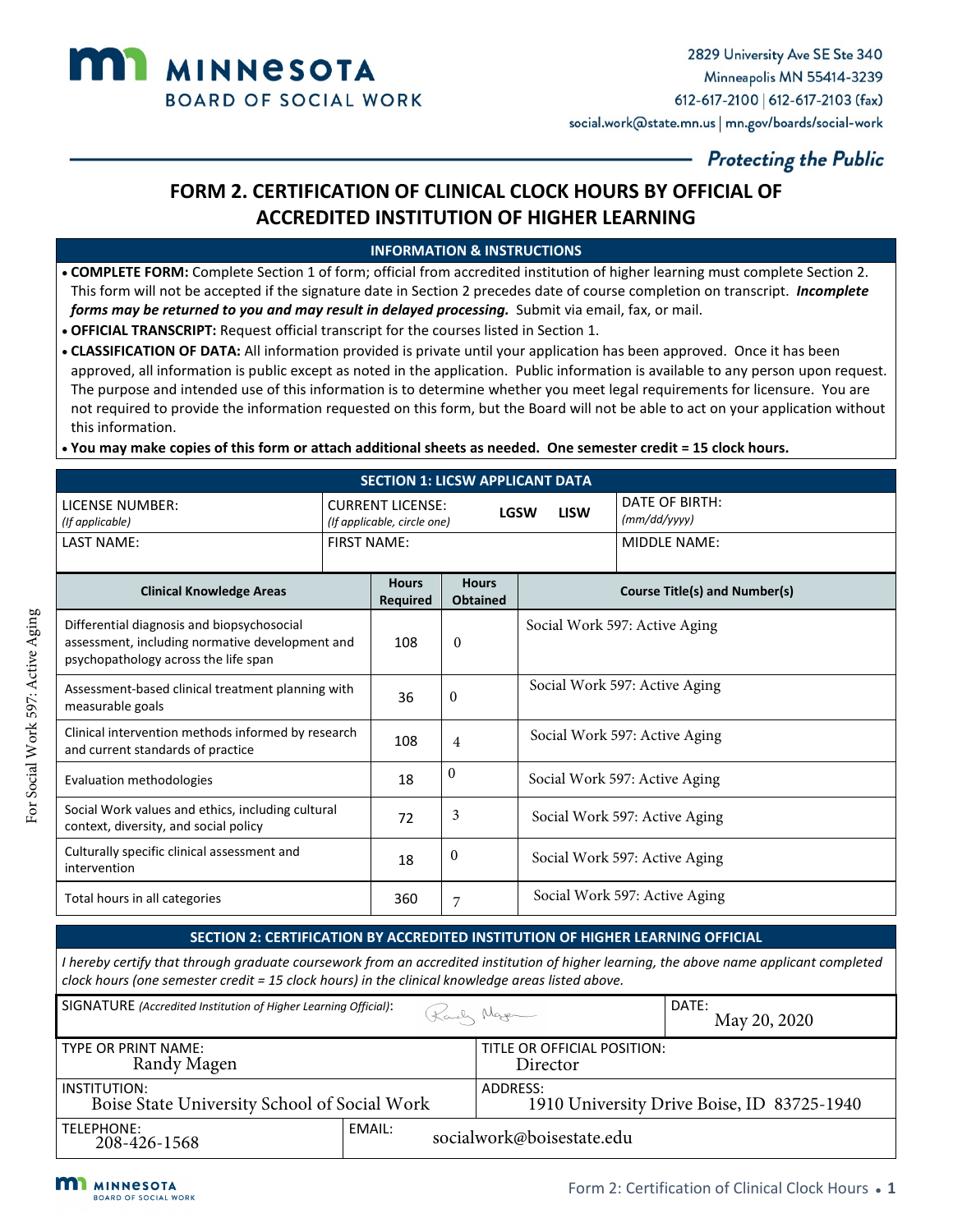

# **FORM 2. CERTIFICATION OF CLINICAL CLOCK HOURS BY OFFICIAL OF ACCREDITED INSTITUTION OF HIGHER LEARNING**

### **INFORMATION & INSTRUCTIONS**

- **COMPLETE FORM:** Complete Section 1 of form; official from accredited institution of higher learning must complete Section 2. This form will not be accepted if the signature date in Section 2 precedes date of course completion on transcript. *Incomplete forms may be returned to you and may result in delayed processing.* Submit via email, fax, or mail.
- **OFFICIAL TRANSCRIPT:** Request official transcript for the courses listed in Section 1.
- **CLASSIFICATION OF DATA:** All information provided is private until your application has been approved. Once it has been approved, all information is public except as noted in the application. Public information is available to any person upon request. The purpose and intended use of this information is to determine whether you meet legal requirements for licensure. You are not required to provide the information requested on this form, but the Board will not be able to act on your application without this information.
- **You may make copies of this form or attach additional sheets as needed. One semester credit = 15 clock hours.**

| <b>SECTION 1: LICSW APPLICANT DATA</b>                                                                                                |                                                                       |                    |                                                                                 |                                                                            |              |
|---------------------------------------------------------------------------------------------------------------------------------------|-----------------------------------------------------------------------|--------------------|---------------------------------------------------------------------------------|----------------------------------------------------------------------------|--------------|
| LICENSE NUMBER:<br>(If applicable)                                                                                                    | <b>CURRENT LICENSE:</b><br><b>LGSW</b><br>(If applicable, circle one) |                    | <b>LISW</b>                                                                     | DATE OF BIRTH:<br>(mm/dd/yyyy)                                             |              |
| <b>LAST NAME:</b>                                                                                                                     |                                                                       | <b>FIRST NAME:</b> |                                                                                 |                                                                            | MIDDLE NAME: |
| <b>Hours</b><br><b>Clinical Knowledge Areas</b>                                                                                       |                                                                       | <b>Required</b>    | <b>Hours</b><br><b>Obtained</b>                                                 | <b>Course Title(s) and Number(s)</b>                                       |              |
| Differential diagnosis and biopsychosocial<br>assessment, including normative development and<br>psychopathology across the life span |                                                                       | 108                | Social Work 566: Foundation and application of<br>4<br>trauma informed practice |                                                                            |              |
| Assessment-based clinical treatment planning with<br>measurable goals                                                                 |                                                                       | 36                 | 6                                                                               | Social Work 566: Foundation and application of<br>trauma informed practice |              |
| Clinical intervention methods informed by research<br>and current standards of practice                                               |                                                                       | 108                | 6                                                                               | Social Work 566: Foundation and application of trauma<br>informed practice |              |
| Evaluation methodologies                                                                                                              |                                                                       | 18                 | 6                                                                               | Social Work 566: Foundation and application of trauma<br>informed practice |              |
| Social Work values and ethics, including cultural<br>context, diversity, and social policy                                            |                                                                       | 72                 | 6                                                                               | Social Work 566: Foundation and application of trauma<br>informed practice |              |
| Culturally specific clinical assessment and<br>intervention                                                                           |                                                                       | 18                 | $\overline{2}$                                                                  | Social Work 566: Foundation and application of trauma<br>informed practice |              |
| Total hours in all categories                                                                                                         |                                                                       | 360                | 30                                                                              | Social Work 566: Foundation and application of trauma<br>informed practice |              |

### **SECTION 2: CERTIFICATION BY ACCREDITED INSTITUTION OF HIGHER LEARNING OFFICIAL**

| SIGNATURE (Accredited Institution of Higher Learning Official): | Karly Nagen                         |                                                     | DATE:<br>May 20, 2020 |  |
|-----------------------------------------------------------------|-------------------------------------|-----------------------------------------------------|-----------------------|--|
| TYPE OR PRINT NAME:<br>Randy Magen                              |                                     | TITLE OR OFFICIAL POSITION:<br>Director             |                       |  |
| INSTITUTION:<br>Boise State University School of Social Work    |                                     | ADDRESS: 1910 University Drive Boise, ID 83725-1940 |                       |  |
| TELEPHONE:<br>208-426-1568                                      | EMAIL:<br>socialwork@boisestate.edu |                                                     |                       |  |